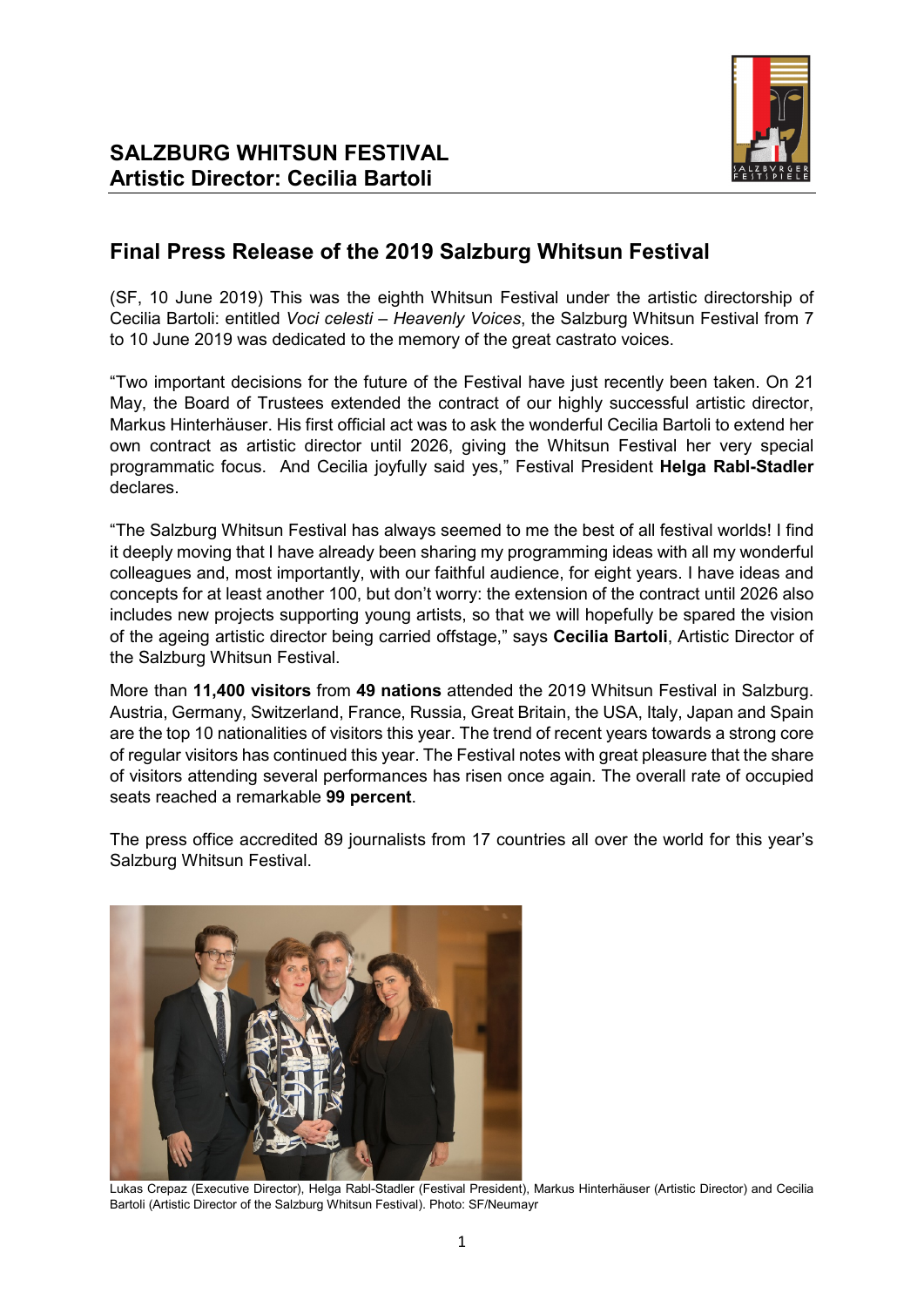

# **SALZBURG WHITSUN FESTIVAL Artistic Director: Cecilia Bartoli**

Passionate applause and standing ovations greeted the music and staging of Handel's *Alcina***,** which opened this year's Whitsun Festival. In his production, Damiano Michieletto moved the magical plot of the baroque opera to a hotel which dissolves during the course of the evening. Alcina is portrayed as an aging woman losing not only her power, but also her attractiveness, youth and ultimately her life. In keeping with the dominant theme of deception, the stage designer Paolo Fantin installed an opaque screen on the revolving stage, which also served as a projection screen for the videos created by rocafilm. Agostino Cavalca designed the costumes, Alessandro Carletti was responsible for lighting and Thomas Wilhelm for the opera's choreography. Gianluca Capuano, Les Musiciens du Prince – Monaco and the Salzburg Bach Choir were acclaimed by the press for their rendering of Handel's colourful score. The inspiring ensemble included Philippe Jaroussky as Ruggiero, Sandrine Piau in the role of Morgana, Kristina Hammarström as Bradamante, Christoph Strehl as Oronte, Alastair Miles in the role of Melisso and Sheen Park, a member of the Vienna Boys' Choir, as Oberto. The cast and Cecilia Bartoli, Artistic Director of the Whitsun Festival, returned to the stage several times, receiving extensive standing ovations, which were repeated during the second performance on Sunday.

The **panel discussion** on Saturday morning discussed the phenomenon of the castrati, that terrible tradition practiced and documented from the  $12<sup>th</sup>$  century until 1913. The journalist, music critic and author Jürgen Kesting moderated a conversation with alto Jochen Kowalski, musicologist Corinna Herr and Bernhard Richter, a physician specialized in phoniatrics and paediatric audiology.

Extensive applause and standing ovations continued on Saturday when Nicola Porpora's **Polifemo** was performed – in 1735, the year of its first performance, this work was considered direct competition for Handel's *Alcina*. Max Emanuel Cencic took on not only the main role of Ulisse, but also staged the production. George Petrou conducted the Salzburg Bach Choir and Armonia Atenea. The captivating ensemble of singers included Yuriy Mynenko, Pavel Kudinov, Julia Lezhneva, Dilyara Idrisova and Sonja Runje and was costumed by Giorgina Germanou. Shaped like an island, Margit Ann Berger's stage set left no doubt that the semi-staged performance originally planned had ultimately become a fully staged one.

The audience also flocked enthusiastically to the screenings of the film *Farinelli – Il Castrato* presented by "Das Kino" on Saturday and Whitsunday.

Great baroque arias and duets by George Frideric Handel, Nicola Porpora, Johann Adolph Hasse and Riccardo Broschi were featured on Saturday evening at the **gala concert** *Farinelli & Friends*. Under the baton of Gianluca Capuano, the Whitsun Festival's Artistic Director Cecilia Bartoli was joined by Julie Fuchs, Patricia Petibon, Sandrine Piau, Nuria Rial, Lea Desandre, Vivica Genaux, Ann Hallenberg, Christophe Dumaux and Philippe Jaroussky, by the Salzburg Bach Choir and Les Musiciens du Prince – Monaco, leaving the audience enchanted. As the conferencier, Rolando Villazón offered insights into the historical background of the music, earning many laughs with his special stage presence. Once again, thunderous applause and standing ovations ensued.

On Whitsunday, the audience acknowledged the rarely-performed jewel of sacred music, Antonio Caldera's oratorio *La morte d'Abel*, with several minutes of applause.